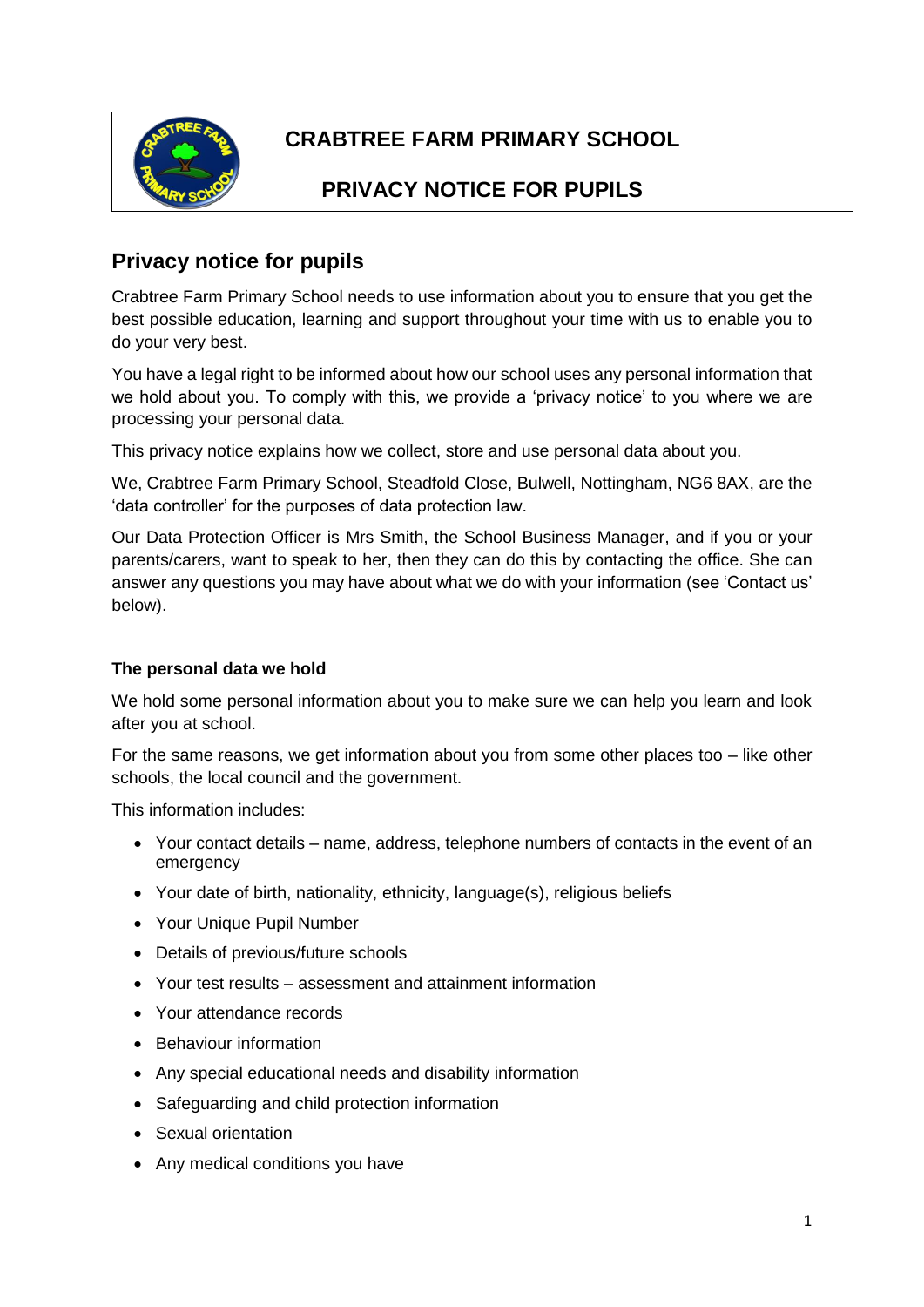- Dietary information
- Eligibility for free school meals
- Details of any behaviour issues or exclusions
- Photographs
- CCTV images

#### **Why we use this data**

We use this data to help run the school, including to:

- Get in touch with you and your parents when we need to and to deal with emergencies that you are involved in
- Check how you're doing in exams and work out whether you or your teachers need any extra help
- Provide reports and additional information to your parents/carers
- Make sure everyone is treated fairly and equally
- Track how well the school as a whole is performing
- Look after your wellbeing, health or social needs and to keep you and everyone at the school safe and secure
- Contact your parents/carer and allow them to pay for dinners, uniform and trips etc through the School Gateway App

There may also be circumstances where we need to use your information in relation to legal claims or to protect your vital interests and where you are unable to provide consent. For example in a serious accident where it is a matter of life or death.

#### **The lawful basis on which we use this information**

Crabtree Farm Primary School holds the legal right to collect and use personal data relating to pupils and their families, and we may receive information regarding them from their previous school, Local Authority and/or Department of Education. We collect and use personal data in order to meet legal requirements and legitimate interests set out in the UK GDPR and UK law, including those in relation to the following:

- Article 6c of the UK GDPR: *Processing is necessary for compliance with a legal obligation to which data controller is subject*;
- Article 9g of the UK GDPR: *For substantial public interest on legal basis;*
- Education Act 1996: The school is required to share pupils' data with the DfE on a statutory basis. Crabtree Primary School is required by law to provide information about our pupils to the DfE as part of statutory data collections, such as the school census under the Education Act 1996.

We will only collect and use your information when the law allows us to. Most often, we will use your information where:

• We need to comply with the law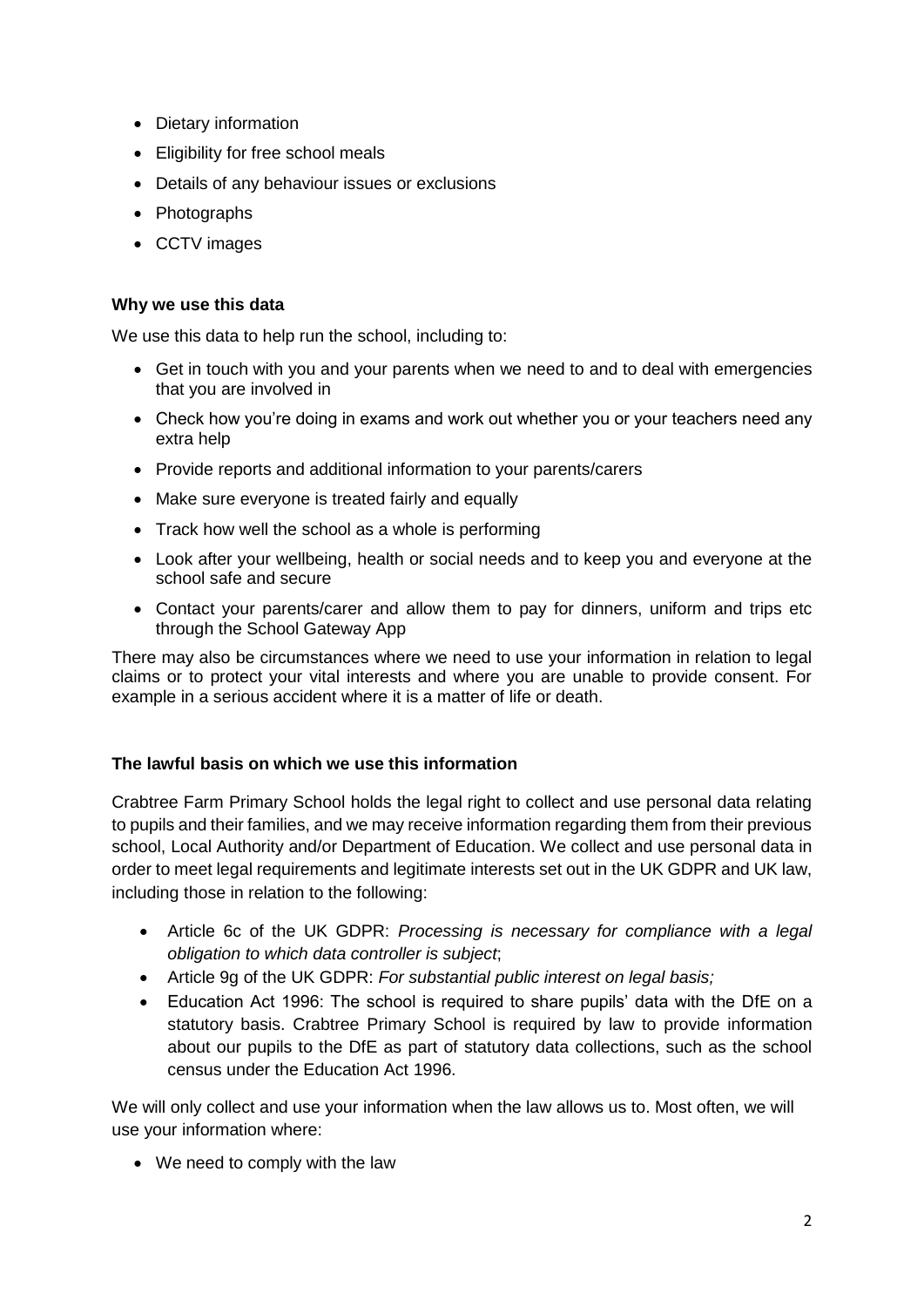• We need to use it to carry out a task in the public interest (in order to provide you with an education)

Sometimes, we may also use your personal information where:

- You, or your parents/carers have given us permission to use it in a certain way
- We need to protect your interests (or someone else's interest)

Where we have got permission to use your data, you or your parents/carers may withdraw this at any time. We will make this clear when we ask for permission, and explain how to go about withdrawing consent.

Some of the reasons listed above for collecting and using your information overlap, and there may be several grounds which mean we can use your data.

#### **Collecting this information**

While in most cases you, or your parents/carers, must provide the personal information we need to collect, there are some occasions when you can choose whether or not to provide the data.

We will always tell you if it's optional. If you must provide the data, we will explain what might happen if you don't.

#### **How we store this data**

We will keep personal information about you while you are a pupil at our school. We may also keep it after you have left the school, where we are required to by law.

We keep hold of your information for only as long as is necessary and this depends on the type of information and we have a records management policy which sets out how long we must keep information about pupils.

#### **Data sharing**

We do not share personal information about you with anyone outside the school without permission from you or your parents/carers, unless the law and our policies allow us to do so.

Where it is legally required, or necessary for another reason allowed under data protection law, we may share personal information about you with:

- Our local authority Nottingham City Council
- Other local authorities when you change school or move out of the area
- The Department for Education (a government department)
- Your family/carers
- Educators and examining bodies
- Ofsted
- Our Suppliers and service providers like Nottingham City Catering
- Survey and research organisations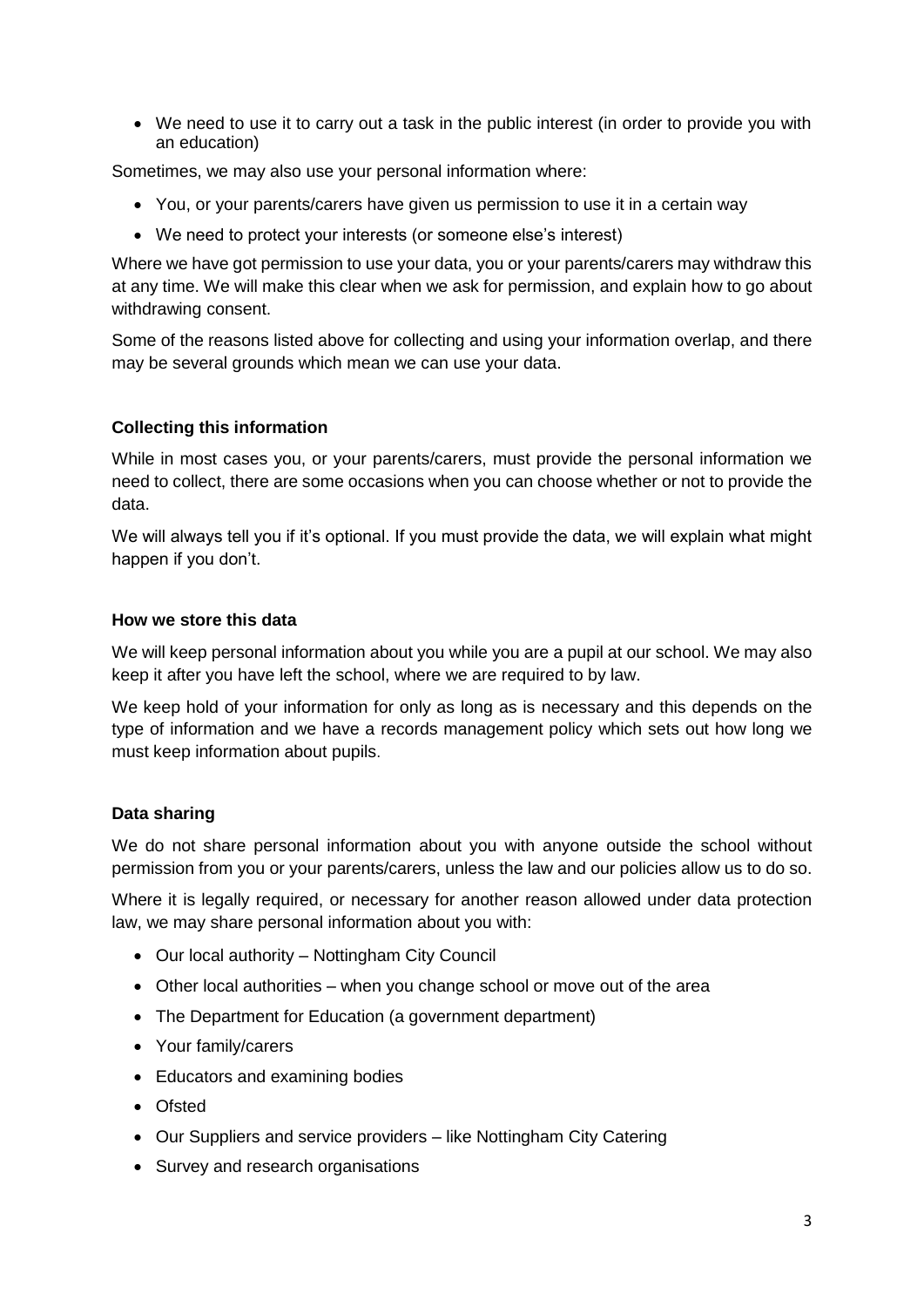- Our auditors
- Health authorities
- Security organisations
- Health and social welfare organisations
- Professional advisers and consultants
- Police forces, courts, tribunals
- Professional bodies

#### **National Pupil Database**

We are required to provide information about you to the Department for Education (a government department) as part of data collections such as the school census.

Some of this information is then stored in the [National Pupil Database](https://www.gov.uk/government/publications/national-pupil-database-user-guide-and-supporting-information) (NPD), which is managed by the Department for Education and provides evidence on how schools are performing. This, in turn, supports research.

The database is held electronically so it can easily be turned into statistics. The information it holds is collected securely from schools, local authorities, exam boards.

The Department for Education may share information from the NPD with other organisations which promote children's education or wellbeing in England. These organisations must agree to strict terms and conditions about how they will use your data.

You can find more information about this on the Department for Education's webpage on [how](https://www.gov.uk/data-protection-how-we-collect-and-share-research-data)  [it collects and shares research data.](https://www.gov.uk/data-protection-how-we-collect-and-share-research-data)

You can also [contact the Department for Education](https://www.gov.uk/contact-dfe) if you have any questions about the NPD. *:*

#### **Transferring data internationally**

Where we share data with an organisation that is based outside the European Economic Area, we will protect your data by following data protection law.

### **Your rights**

#### **How to access personal information we hold about you**

Your parents/carers have a legal right to access your **'educational record'**. They also have a right to make a **'subject access request'**, on your behalf, to gain access to personal information the school holds about you.

If we do hold information about you, we will:

- Give you a description of it
- Tell you why we are holding and using it, and how long we will keep it for
- Explain where we got it from, if not from you or your parents
- Tell you who it has been, or will be, shared with